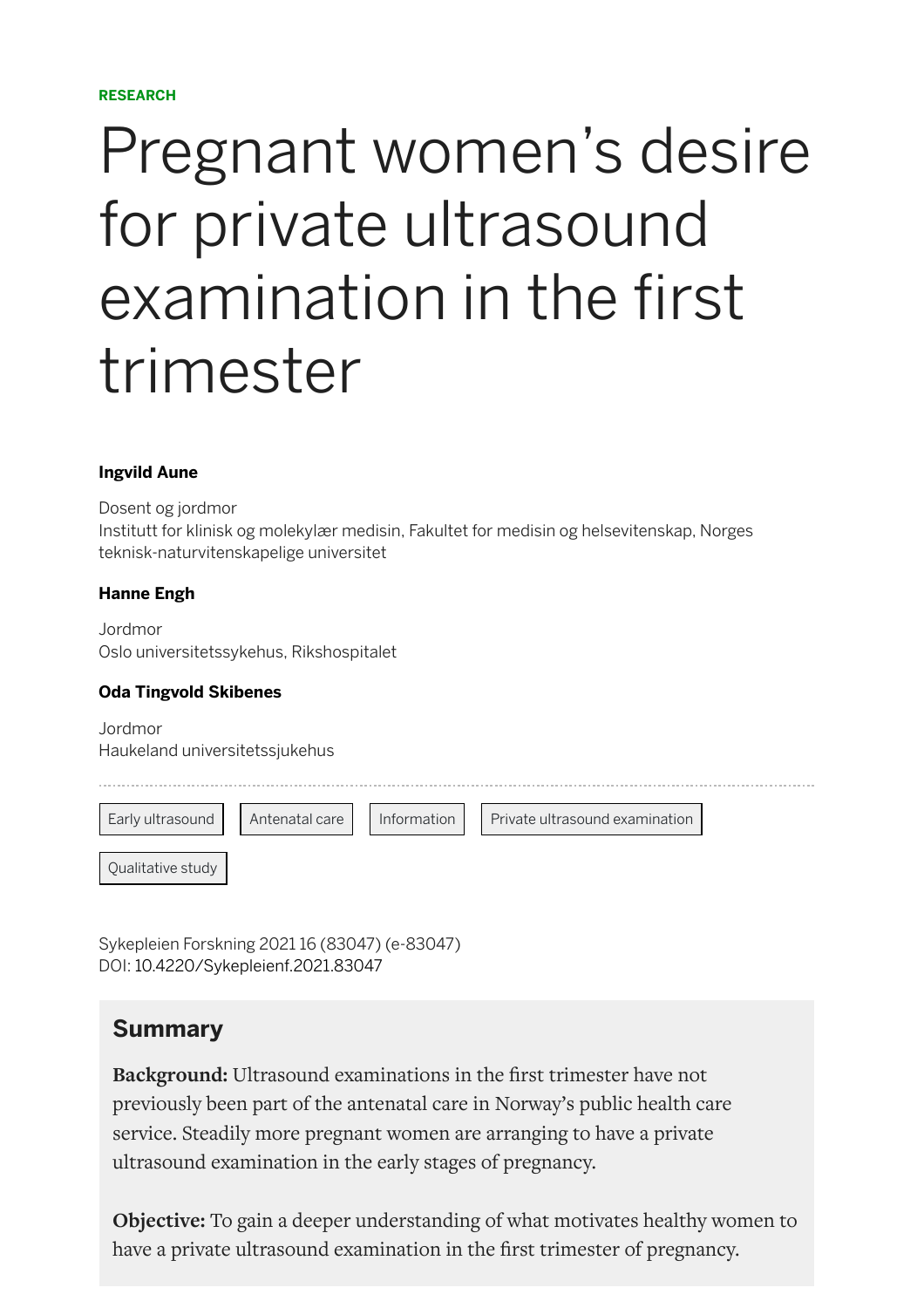**Method:** A qualitative design with an inductive approach was used in the study. We collected the data material from individual interviews with eight pregnant women. We used a semi-structured interview guide, and the data material was analysed by means of systematic text condensation.

**Results**: The women reported a lack of information from healthcare personnel in the first trimester. On the recommendation of friends and family, they arranged a private ultrasound examination in order to obtain more general information and to confirm the pregnancy and that the fetus was developing normally. The women wanted visual confirmation, and this strengthened their bond with the baby.

**Conclusion:** The women did not feel that they received sufficient follow-up from the midwife and GP in the first trimester. They considered a private ultrasound examination to be a good investment at a time when they were in great need of information and confirmation that the pregnancy was progressing normally.

Unlike other Scandinavian countries, Norway has not offered ultrasound examinations in the first trimester as part of the antenatal care in the public health care service.

Pregnant women with a known or increased risk of complications as well as women over the age of 38 have been offered prenatal diagnostic testing, which includes an ultrasound examination between weeks 11 and 13 (1, 2).

A report by the Norwegian Knowledge Centre for the Health Services (1) included a discussion on the public health care service supplementing the ultrasound in week 18 with an early ultrasound examination in week  $11-13.$ 

On 26 May 2020, the Norwegian parliament (Storting) passed an amendment to the Biotechnology Act, which meant that as part of their antenatal care, all pregnant women in their first trimester would routinely be offered ultrasound and an extra examination, which can reveal serious illness or fetal injury (3).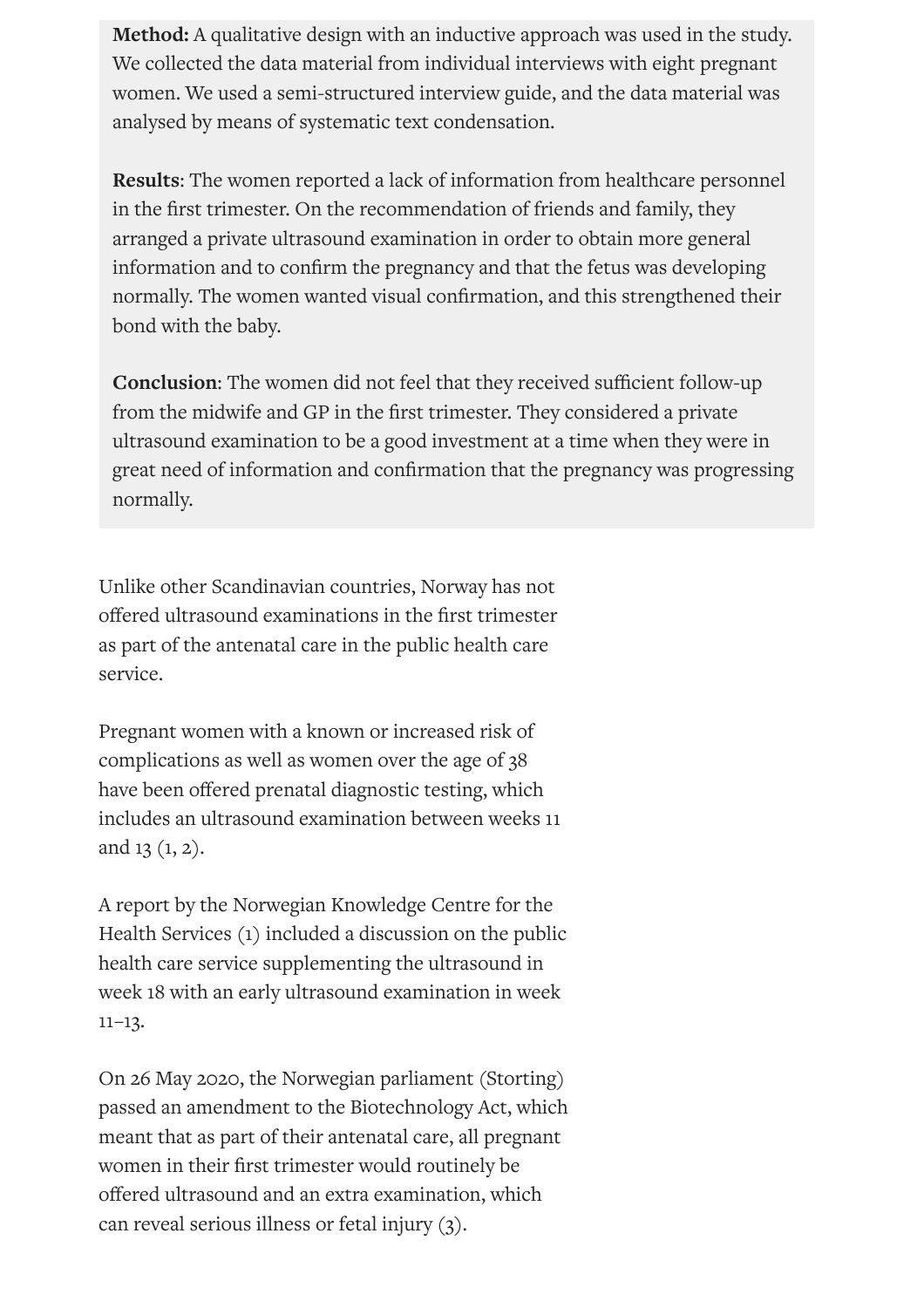Technological developments and the introduction of 3- D imaging has led to an increase in ultrasound examinations, also for non-medical reasons (4). An ultrasound examination in the first trimester represents a milestone for many women and marks a new and safe phase in their pregnancy  $(5)$ .

Women undergo private ultrasound examinations in order to obtain information about the health, development and sex of the fetus (6).

A Norwegian study (7) showed that women who were found to be at a low risk of fetal chromosomal abnormalities in an ultrasound examination in the first trimester, felt more reassured during their pregnancy, and developed a strong bond with their unborn child. The women also wanted to be prepared in the event that the examination showed developmental abnormalities.

Williams et al. (8) point out that some women want ultrasound screening in the first trimester so that they can terminate the pregnancy earlier if the examination shows serious fetal abnormalities.

A pregnancy represents a new and unknown situation over which women have no control. Øyen and Aune (9) report that understanding and care from healthcare personnel are important at a time when pregnant women feel vulnerable. GPs and midwives have the primary responsibility for antenatal care.

Pregnant women are free to choose whether they want to receive antenatal care from their GP or a midwife. However, the midwifery service is limited in many municipalities, which means that the service provision is often non-existent or insufficient to cover the demand (10).

A mismatch in the supply and demand in midwifery services has resulted in more private actors offering antenatal care in the last ten years (11).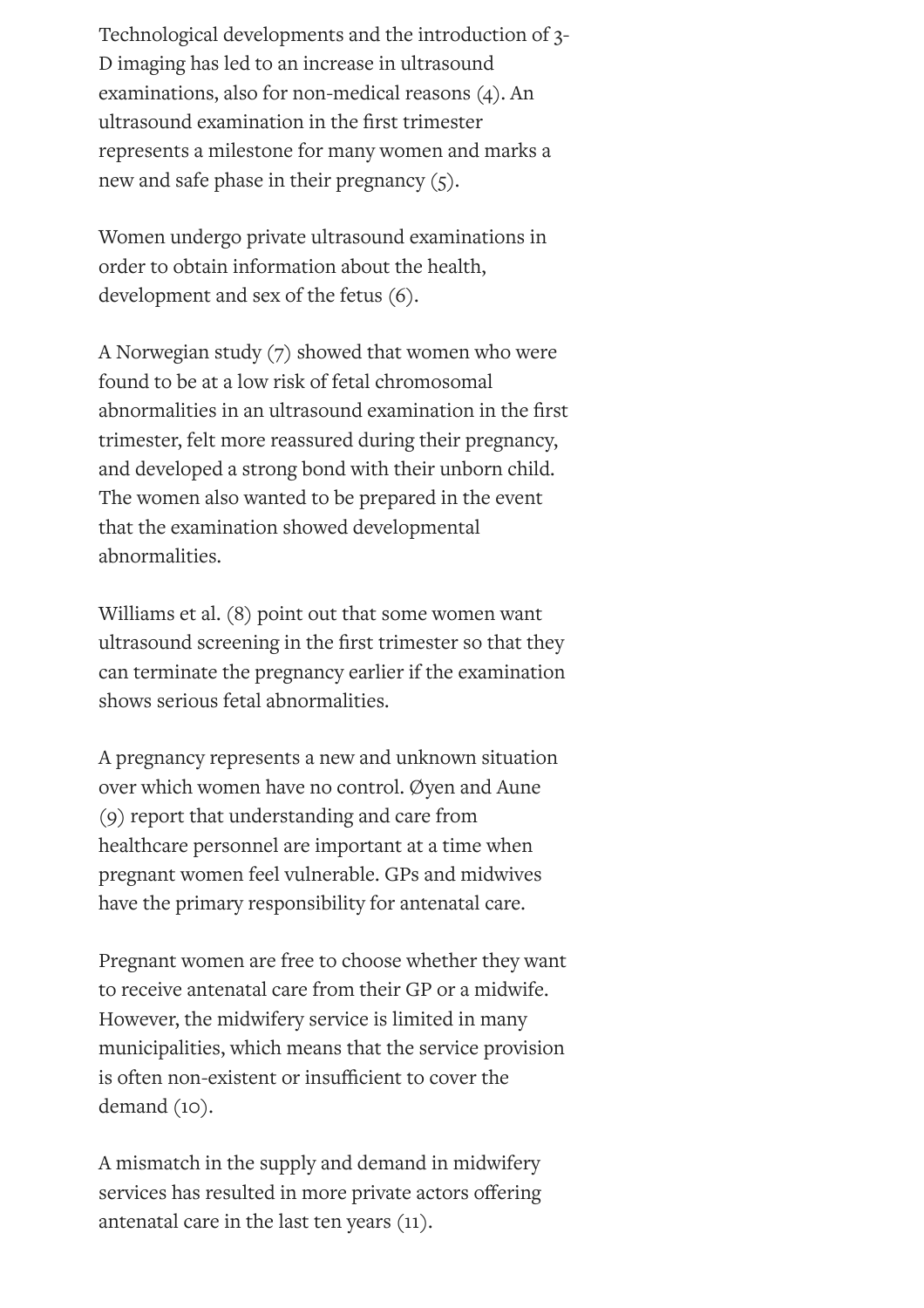In light of this, there has also been an increase in the number of pregnant women paying to take private ultrasound examinations in the first trimester. According to Hanger (12), over 70 per cent of pregnant women in Norwegian cities use this service.

### *Objective of the study*

The purpose of this study was to gain a deeper understanding of what motivates pregnant women to take a private ultrasound examination in the first trimester of pregnancy.

### **Method**

### *Data collection*

We collected the data material through qualitative interviews. Prior to the interviews, we prepared a semi-structured interview guide that consisted of questions aimed at gaining a deeper understanding of why pregnant women on their own initiative wanted to arrange a private ultrasound examination in the first trimester (Table 1).

#### Table 1. Interview guide

| 1. What was your experience of the first three months of pregnancy?<br>Where did you receive follow-up and information?                        |  |  |
|------------------------------------------------------------------------------------------------------------------------------------------------|--|--|
| 2. How did you hear about private ultrasound examinations in early pregnancy,<br>and why did you decide to have this examination?              |  |  |
| <b>3.</b> Have you had more than one private ultrasound examination during the<br>first three months, how many, and why?                       |  |  |
| 4. What were your expectations for the ultrasound examination?<br>Do you feel that the examination lived up to your expectations? Why/why not? |  |  |
| 5. What feelings did you have before the examination — were you dreading it, looking forward to it?                                            |  |  |
| 6. How would you describe the examination that was performed?<br>What did you think of the information provided?                               |  |  |
| 7. What do you think was the most important aspect of the examination?<br>What had the most impact on you?                                     |  |  |
| 8. Would you have a private ultrasound examination in the first<br>trimester in any future pregnancies? Why/why not?                           |  |  |

9. What do you think about including an ultrasound examination in the first trimester in the antenatal care provided by the public health service?

### *Sample*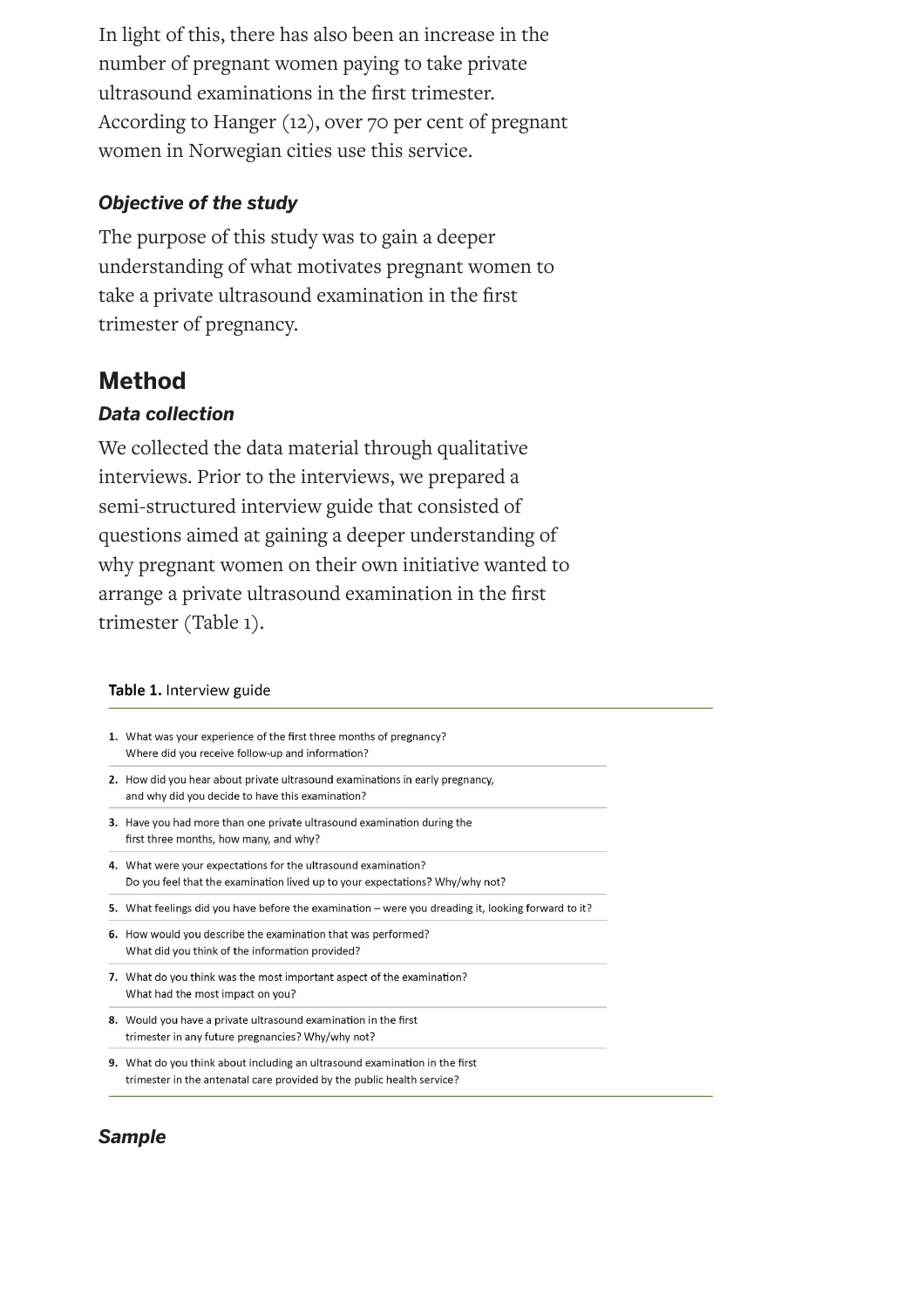Pregnant women from six different public health clinics in two Norwegian cities were recruited to the study. Midwives at the public health clinics distributed information leaflets to pregnant women at antenatal appointments. The women who were interested in participating in the study contacted the researchers themselves.

We emphasised that the participants themselves should choose the time and place of the interview. The inclusion criteria were pregnant women who, on their own initiative, had decided to have an ultrasound examination performed privately in the first trimester.

At the time of the interview, the women had to have undergone the ultrasound examination in week 18 and received confirmation of a healthy fetus. The women also had to be over 18 years old, speak Norwegian and not have undergone fetal diagnostic testing. The final sample consisted of eight pregnant women aged 27–35 years.

Four participants were primiparous women and four were multiparous mothers. Two of the women lived in west Norway, while the remainder lived in east Norway. All the women had a higher education and lived with a partner.

### *Ethical considerations*

The participants signed a consent form prior to the interview. They were informed that participation was voluntary and confidential, and that they were free to withdraw from the study if they so wished.

We anonymised sensitive and personal data to protect the participants and reduce the risk of them being identified. The study was approved by the Norwegian Centre for Research Data (reference number 60678).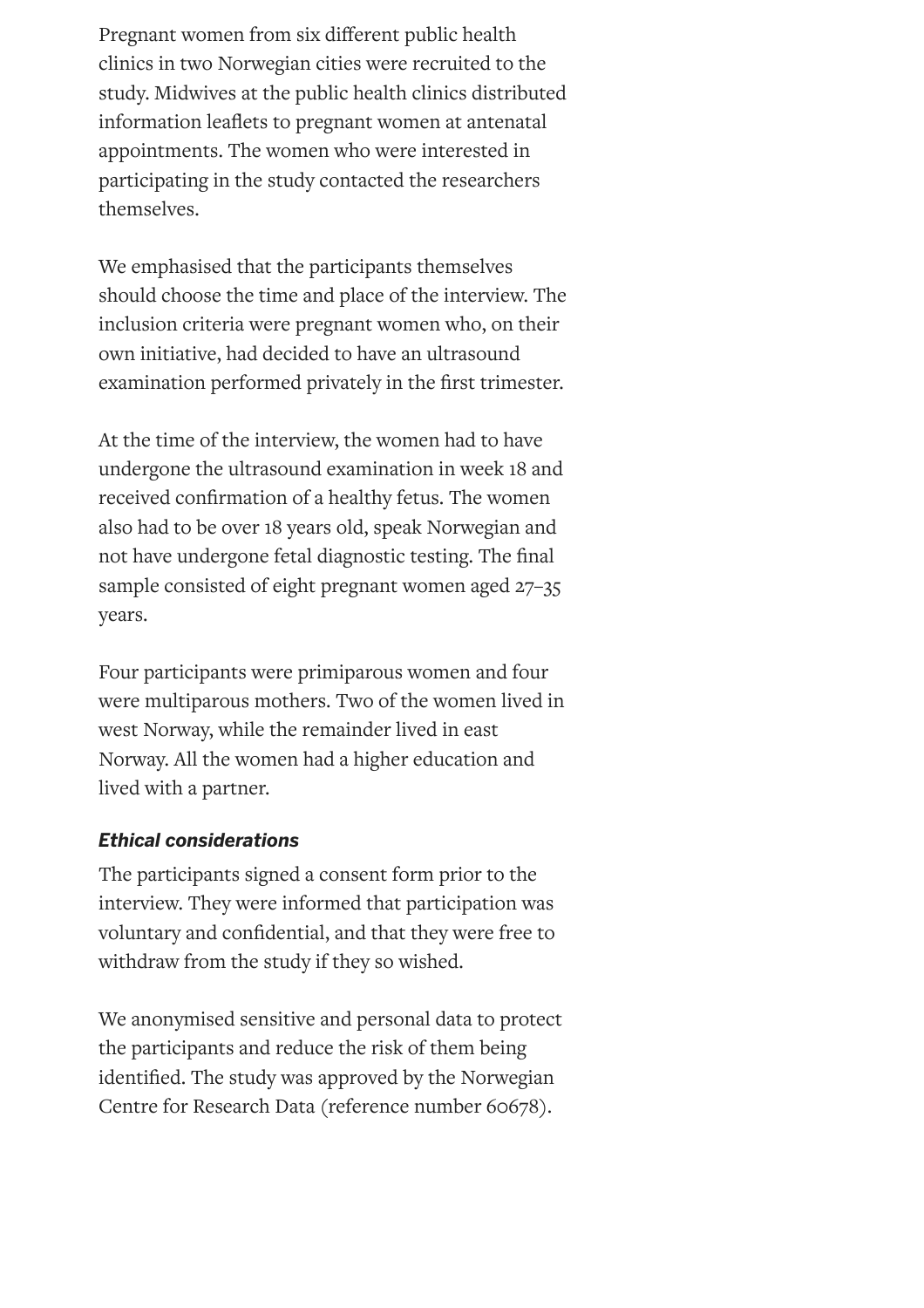#### *Data analysis*

We recorded the interviews on audiotape and transcribed the recordings after each interview. The data material was analysed using systematic text condensation  $(13)$ . In the first step of the analysis, we formed an overall impression of the material, and then formulated preliminary themes.

In step two, we systematically reviewed the material and identified meaning units that reflected the experiences and perceptions of the pregnant women. The meaning units were then sorted into groups and coded.

In step three, we sorted the meaning units into subgroups, and each sub-group was reformulated into a condensate that summarised the sub-group in question. In step four, we wrote an analytical text for each condensate. Each of the code groups was then given a heading (Tables 2 and 3).

| <b>Meaning unit</b>                                                                                                                                                                                          | Condensate                                                                                      | Sub-code                                                      | Code                         |
|--------------------------------------------------------------------------------------------------------------------------------------------------------------------------------------------------------------|-------------------------------------------------------------------------------------------------|---------------------------------------------------------------|------------------------------|
| 'It was so special seeing your baby on a<br>big screen for the first time. I think it's<br>the nicest moment my boyfriend and<br>I have shared. Seeing that tiny little<br>baby that we will be parents to.' | - Seeing the baby<br>- Preparing to be parents<br>- Special moment with<br>partner              | - The visual<br>- Preparation<br>- A highlight                | <b>Bond with</b><br>the baby |
| 'I hadn't felt any signs of life, so it was<br>nice to see her thriving. But that's<br>basically what we wanted to know. If it<br>was a healthy child. Or at least to the<br>extent they can tell.'          | - Confirmation of the<br>pregnancy<br>- A healthy child                                         | - Evidence of pregnancy<br>- Confirmation of<br>healthy child | Reassurance                  |
| 'There's not much information to start<br>with, no one is interested in you until<br>week 16 or something like that.'                                                                                        | - Little information at the<br>start<br>- Lack of interest from<br>the public health service    | - Insufficient information<br>- Little follow-up              | Need for early<br>follow-up  |
| 'And so many people said we had to<br>go to a special clinic where they were<br>really good, so we took ourselves off to<br>an appointment there.'                                                           | - Several people recom-<br>mended a special clinic<br>- Motivation for having<br>an examination | - Encouraged by others                                        | Social influence             |

Table 2. Examples of meaning units, condensates, sub-codes and codes

#### Table 3. Overview of categories and sub-categories

| Category                                          | Sub-categories                                                  |
|---------------------------------------------------|-----------------------------------------------------------------|
| Taking responsibility for own antenatal follow-up | Insufficient information<br>Social influence                    |
| Need for confirmation and visualisation           | Confirmation that everything is normal<br>Bonding with the baby |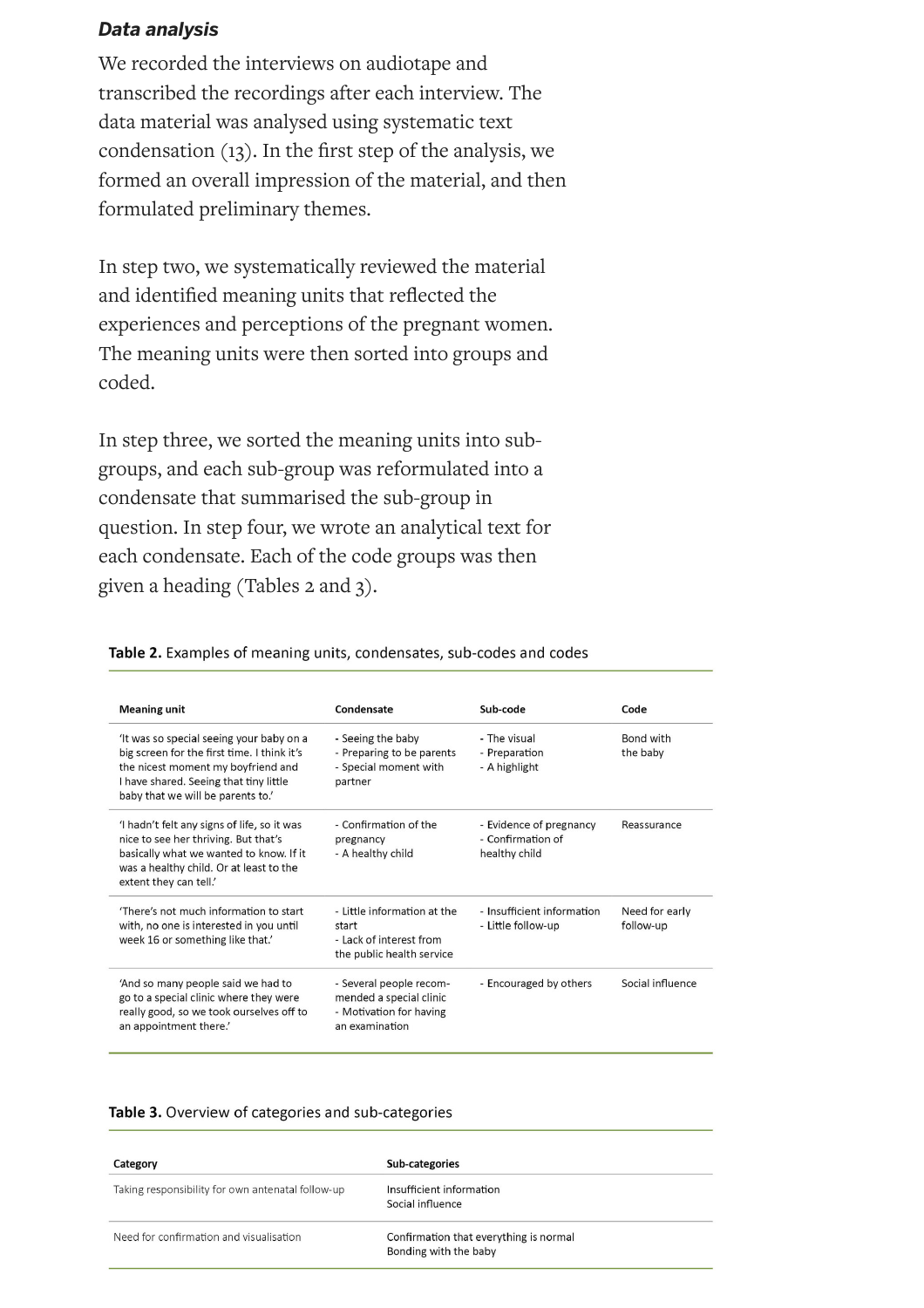### **Results**

### *Taking responsibility for own antenatal follow-up*

The category describes the pregnant women's experiences of receiving insufficient antenatal information from the GP and the midwife early in their pregnancy. Social influence had a large bearing on the decision to have a private ultrasound in the first trimester.

### **Insufficient information**

The women explained that the first trimester was an uncertain time during which a number of questions and concerns arose about the pregnancy. Some of them read the books and brochures they were given by their midwife or GP, but most said that the internet, family and friends were the main sources of information.

The participants were aware that much of the online content is not written by professionals, and that the information is not always based on knowledge:

'You search a lot online, and you see a lot of conflicting information [...] You think you're finding out things, but then you're left with perhaps more questions than answers.' (Tuva)

# **«Some participants had to ght to get an early appointment with the midwife at the public health clinic.»**

The participants wished they had received more information from healthcare personnel at the start of their pregnancy. Several of the primiparous women did not know what the antenatal follow-up from the public health care service entailed, and not everyone was aware that they had the choice of going to a midwife or GP or a combination.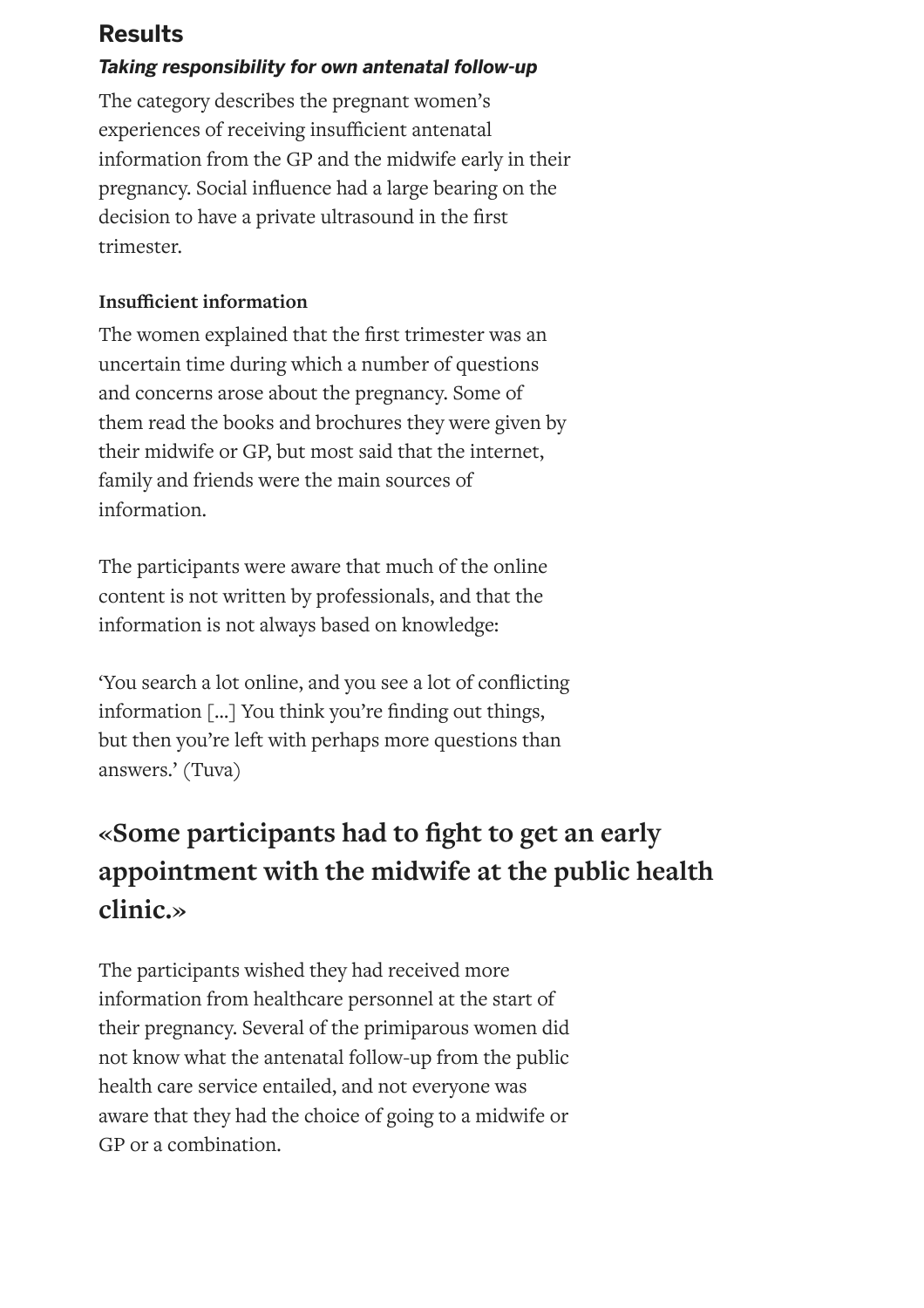Some participants had to fight to get an early appointment with the midwife at the public health clinic. During that stage of pregnancy, they had a great need for information and had many thoughts and feelings that they needed to talk about:

'I thought, my God, I'm not going to talk to anyone until week 12? I thought it was a long time to wait. Before that, I had no contact with anyone, really, other than listening to my own body.' (Tone)

The women said that the quality of the information they received about the pregnancy at the first check-up varied, and they felt that it was a long time until the next check-up. They therefore sought out a private health care service and believed that the ultrasound examination was a good source of information in the early stages of pregnancy.

Several of the women said that the antenatal care in the public health care service should include an ultrasound examination in the first trimester, and that it should not only be offered to those in the risk groups.

The multiparous mothers' decision to have a private ultrasound examination was based on previous positive experiences of this. These women would also choose a private ultrasound in any potential future pregnancies and would recommend the examination to others:

You find out that you're pregnant in week 4 or 5, but then you don't get a check-up from your GP until week 8-9, so you just have to sit around twiddling your thumbs while you wait to get into some system or other. So there's plenty time to think and ponder on things in the beginning […] In that sense, I think that the offer of an early ultrasound helps to catch you at an early stage, when you need more information about how everything is progressing.' (Elin)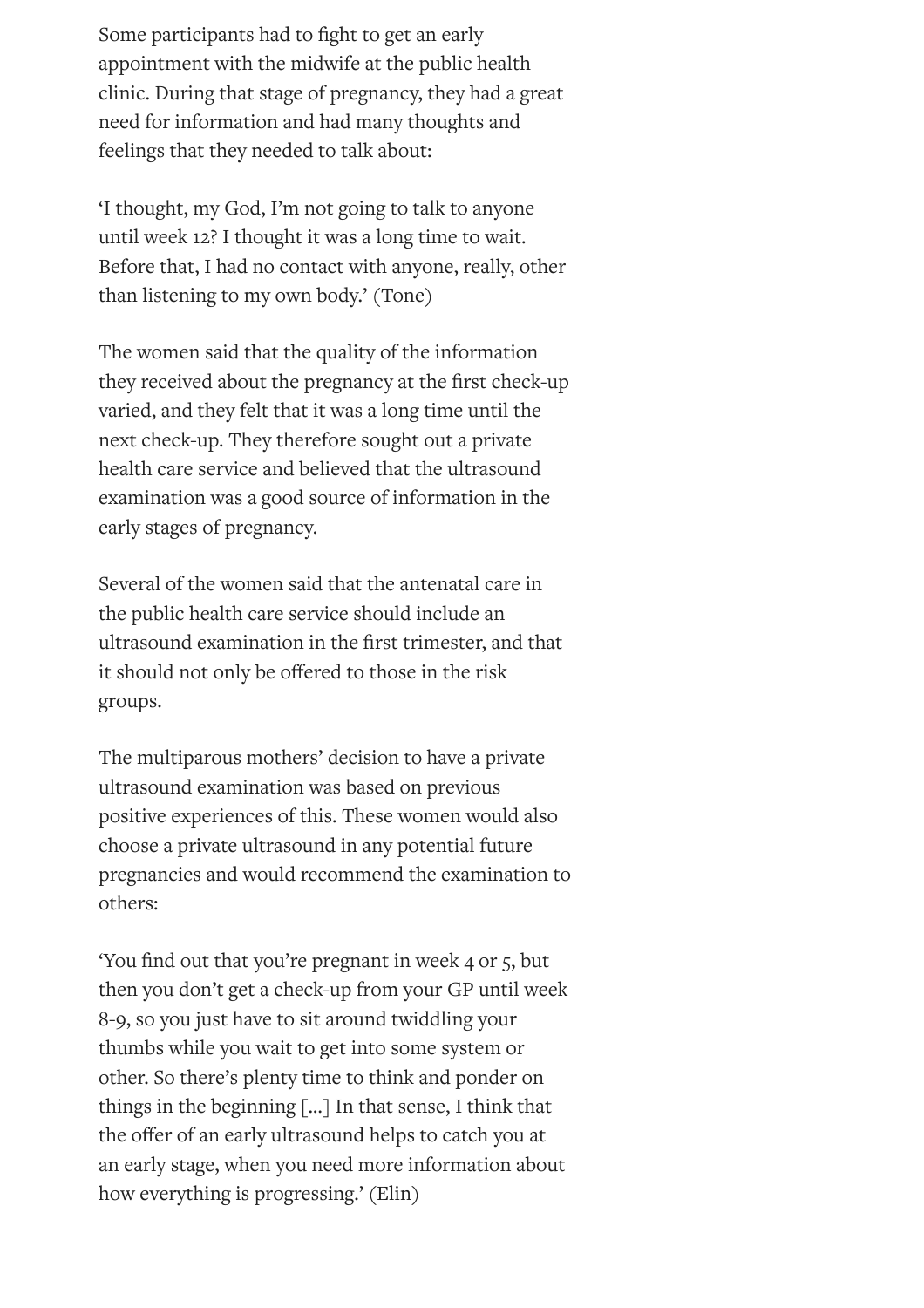### **Social influence**

Most of the women were made aware of the private ultrasound examination through friends and family. Many had also read online that it was normal to have this examination, and they described the offer as an easily accessible service. Several of them felt obliged to have the examination performed to find out if the fetus was healthy and developing normally:

'You worry that something might be wrong. And when you're given good news, you can relax a bit. It's never 100% certain, but at least you've done what you can to find out if your baby is doing well.' (Siri)

# **«Some women said that their partner took it for granted that they would have an ultrasound examination early in the pregnancy.»**

The participants explained that they decided to have their partner present during the private ultrasound examination to make them more included in the pregnancy.

Some women said that their partner took it for granted that they would have an ultrasound examination early in the pregnancy, and that this was part of the reason why they decided to have this examination:

'There's two of us in this, and this was when we would get to see the baby together for the first time. He took it for granted that he would be involved in this.' (Siri)

### *Need for conrmation and visualisation*

This category relates to the women's need for predictability and reassurance early in the pregnancy. The category also describes the visualisation of the fetus, which marked the beginning of parenthood.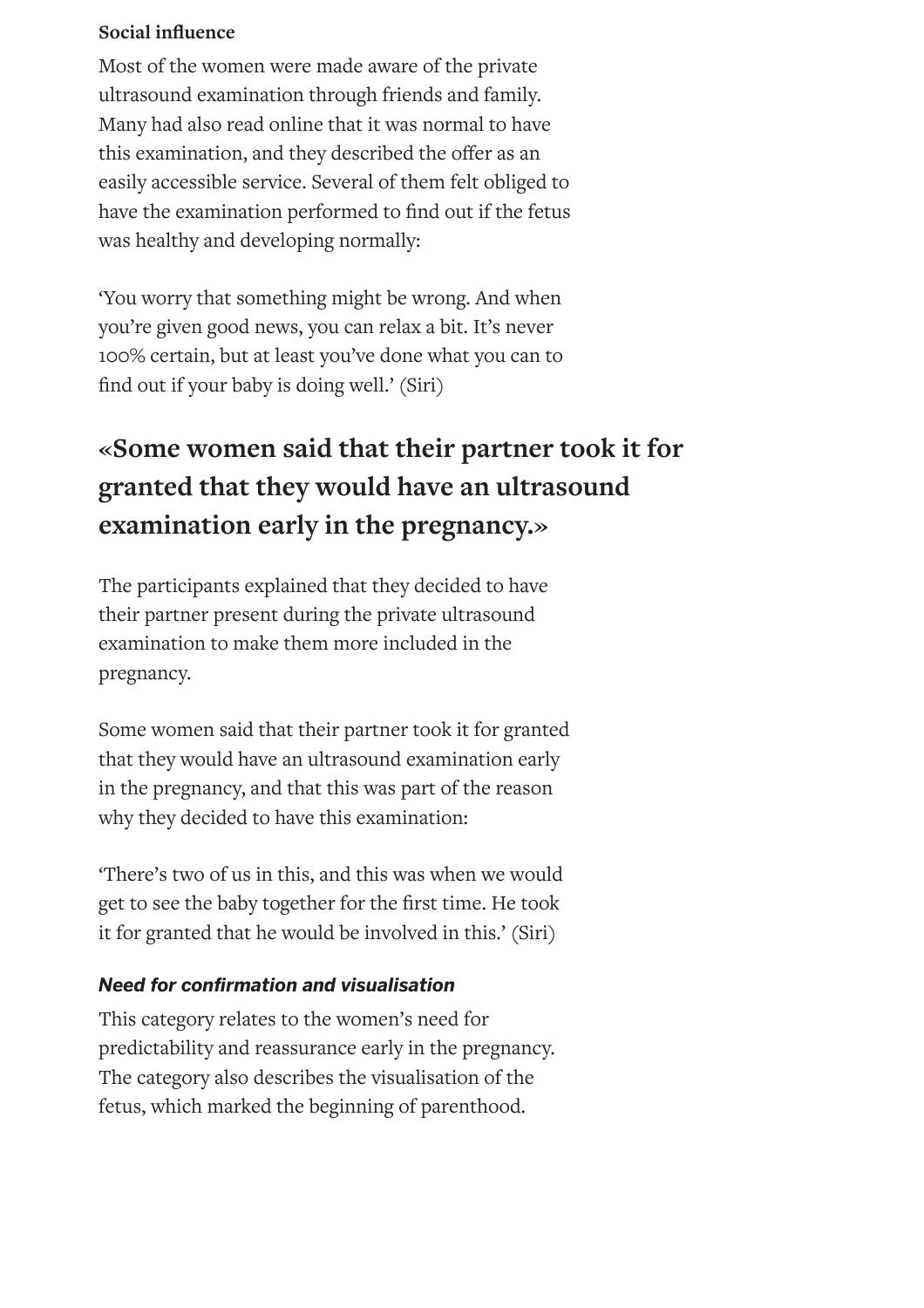### **Conrmation that everything is normal**

The women indicated that they felt a need for confirmation of the pregnancy in the first trimester. Some said they had few subjective signs of pregnancy, and they were worried, even though the pregnancy test was positive.

Several of the participants wanted an early ultrasound examination before informing friends and family that they were pregnant. Some were in poor physical shape during the first trimester. Visual confirmation of the fetus gave relief and reassurance and helped motivate them:

'None of the things that you associate with a pregnancy are there. You don't feel very pregnant. You don't just trust a urine test. So it's partly to do with getting confirmation that it's there, and if it looks okay. It gives us reassurance that we're actually pregnant.' (Siri)

Some of the women reported having several private ultrasound examinations during the first trimester. This was because they had repeated concerns about whether the pregnancy was progressing normally and whether the fetus was healthy.

The participants described the first trimester as an uncertain time marked by anxiety and negative thoughts. Consequently, the women had an extra need for confirmation that everything was normal in the first twelve weeks:

'It wasn't enough with the one in week 8. It was probably because they can't say very much at that examination, because they can't see very much. So I calmed down for a while, but my concerns and overthinking started up again. It was easy to order another examination in week 12. Because I thought, at least this way you're more sure that it will go well.' (Ingrid)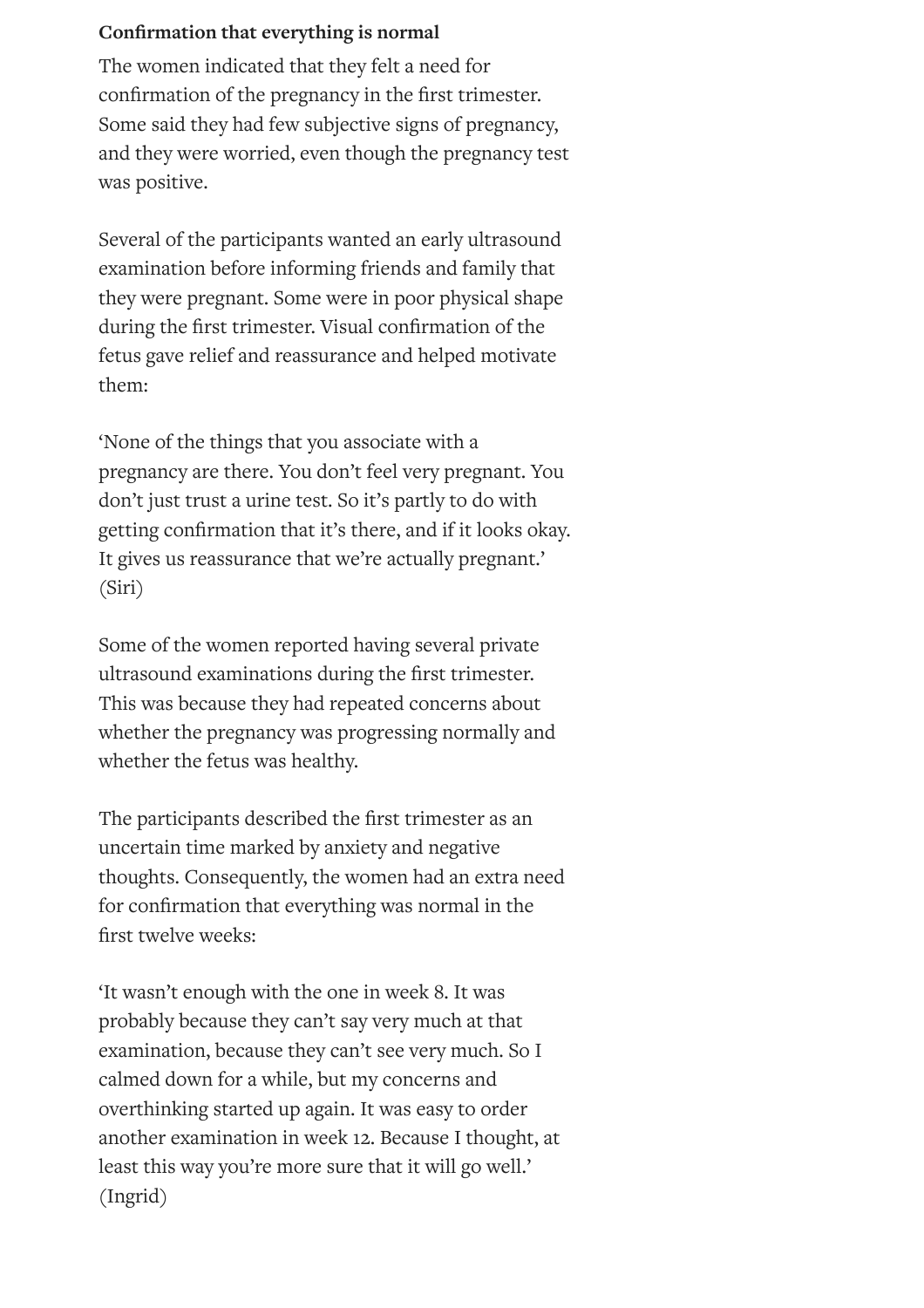Another reason why the women wanted a private ultrasound examination was to check that the fetus did not have any diseases or syndromes. Some participants said that they would have considered having an abortion if the ultrasound examination had revealed developmental abnormalities in the fetus, while others wanted to be able to plan for life with a child that was potentially impaired in some way. They pointed out that they would want to be given such news as early as possible in their pregnancy:

'For us, it wasn't necessarily about deciding about an abortion if the ultrasound revealed an unhealthy fetus, it was more about preparing to live with a sick child. Having plenty time to plan. If the fetus had been so unhealthy that you would have to have an abortion, you can do it in week 10 or 12 instead of week 20.' (Tone)

### **Bonding with the baby**

For the women, the desire for a visual image of the fetus was a major motivating factor for having a private ultrasound examination in the first trimester. They said it was a special moment that they were looking forward to with their partner.

# **«The participants said that seeing the fetus early in the pregnancy was a very valuable experience.»**

They explained that they wanted to see who was 'occupying' their uterus, and that they thought it would create a stronger bond to the unborn baby. They emphasised that the visualisation and bonding would better prepare them for becoming parents:

'It was so special seeing your baby on a big screen for the first time. I think it's the nicest moment my boyfriend and I have shared. Seeing that tiny little baby that we will be parents to.' (Siri)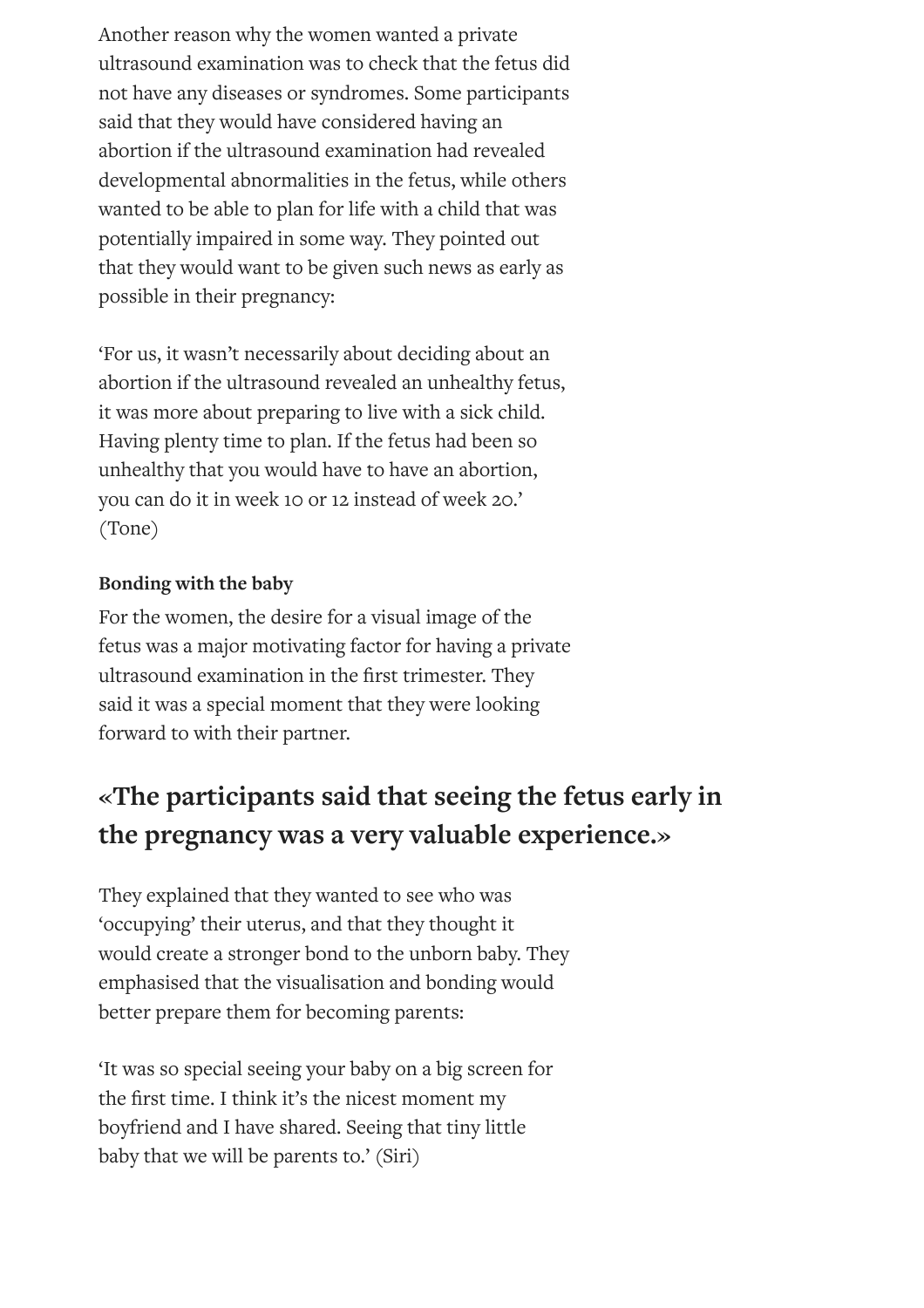The participants said that seeing the fetus early in the pregnancy was a very valuable experience. Several pointed out that once they received news that everything looked normal, they were able to relax and focus more on the visual experience of the examination:

'After we found out that everything was normal, it was an even better feeling. We saw the baby for the first time, he shook his head and moved. It was magical.' (Anita)

## **Discussion**

The participants described the first weeks of pregnancy as an uncertain time with fluctuating emotions. The first trimester of pregnancy is a vulnerable time that is often marked by insecurity and anxiety (14).

Such psychological reactions are normal, but it is important to recognise and address them (15, 16). The women had a great need for information and sought knowledge via the internet, family and friends, brochures and books. They felt that they had little contact with the midwife or GP early in the pregnancy.

It is not uncommon for pregnant women to receive pregnancy-related information through channels other than healthcare personnel, and solely receiving written information does not improve knowledge to any great extent (17).

However, pregnant women read what they want and interpret written information based on their own coping strategies (18).

### *Early appointment can allay concerns*

The participants felt that they had to wait a long time for their first antenatal appointment. They described how the concerns they had at the start of the pregnancy could have been prevented if they had had a conversation with the midwife or GP at an earlier stage.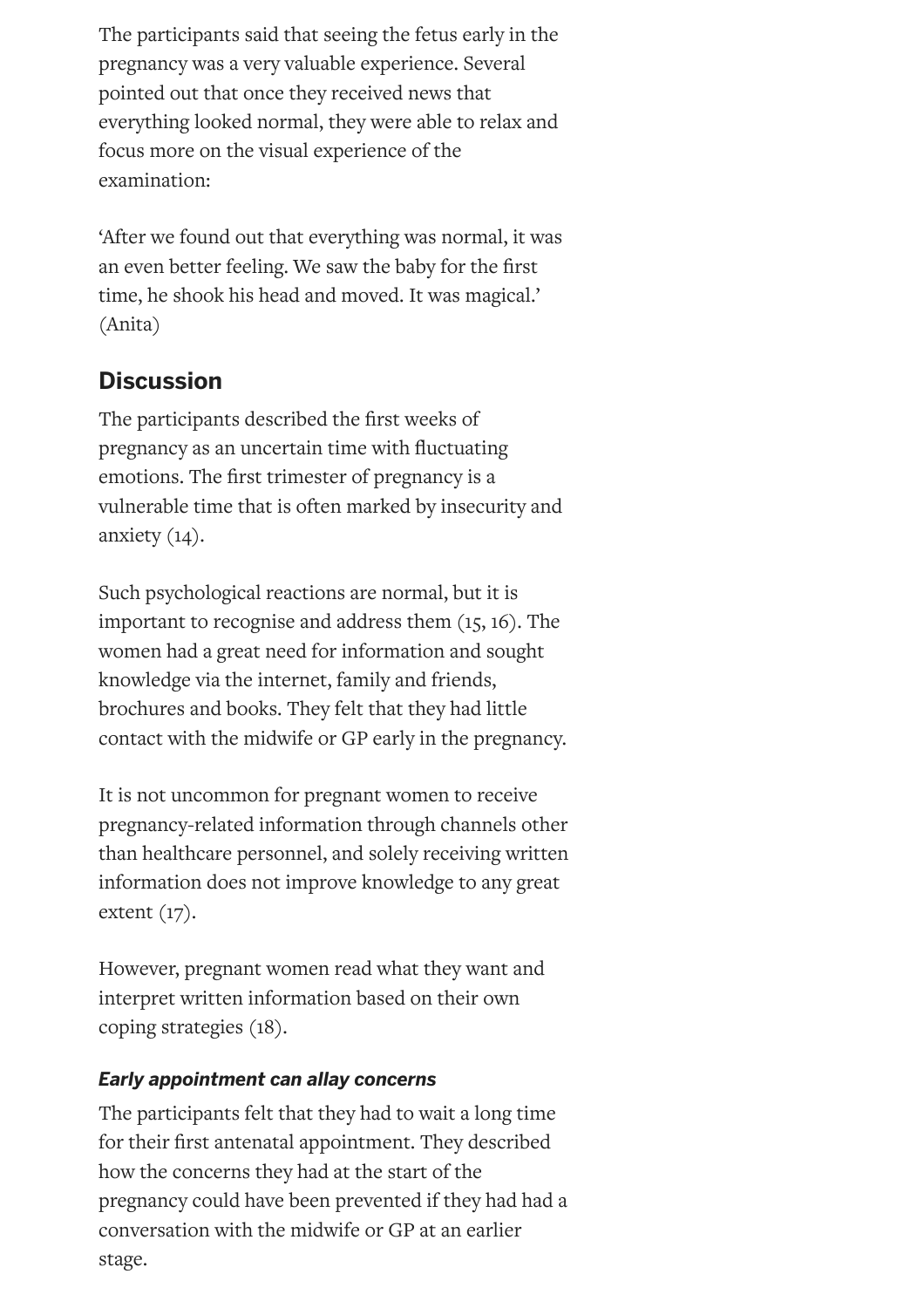Normal anxiety in pregnant women can be alleviated through good support and information from healthcare personnel (10, 19). They should therefore be offered an appointment as early as possible in the first trimester  $(10)$ . They have the right to information about their own state of health and the health care they receive, as well as the right to decision-making involvement and participation (20).

The midwifery service is limited in many municipalities, and many women in the cities therefore use private health care services (12). The participants considered a private ultrasound examination to be a good investment at a time when they had a great need for information.

# **«For the women in this study, the ultrasound examination** in the first trimester gave them **reassurance.»**

Ekelin et al. (21) observed that women feel less worried after an ultrasound examination. However, it is important that sufficient time is set aside for the examination, and that the information provided is adapted to the couple's needs (22).

The women wanted information about complications that could arise during pregnancy. Being pregnant is an unfamiliar situation over which they have no control. However, pregnant women have a high level of trust in the health care service (23).

Before pregnant women undergo an ultrasound examination, they are often anxious that there may be something wrong with the fetus  $(24)$ . This may reflect the growing trend of healthy, pregnant women who on their own initiative arrange for private ultrasound examinations in Norway (12).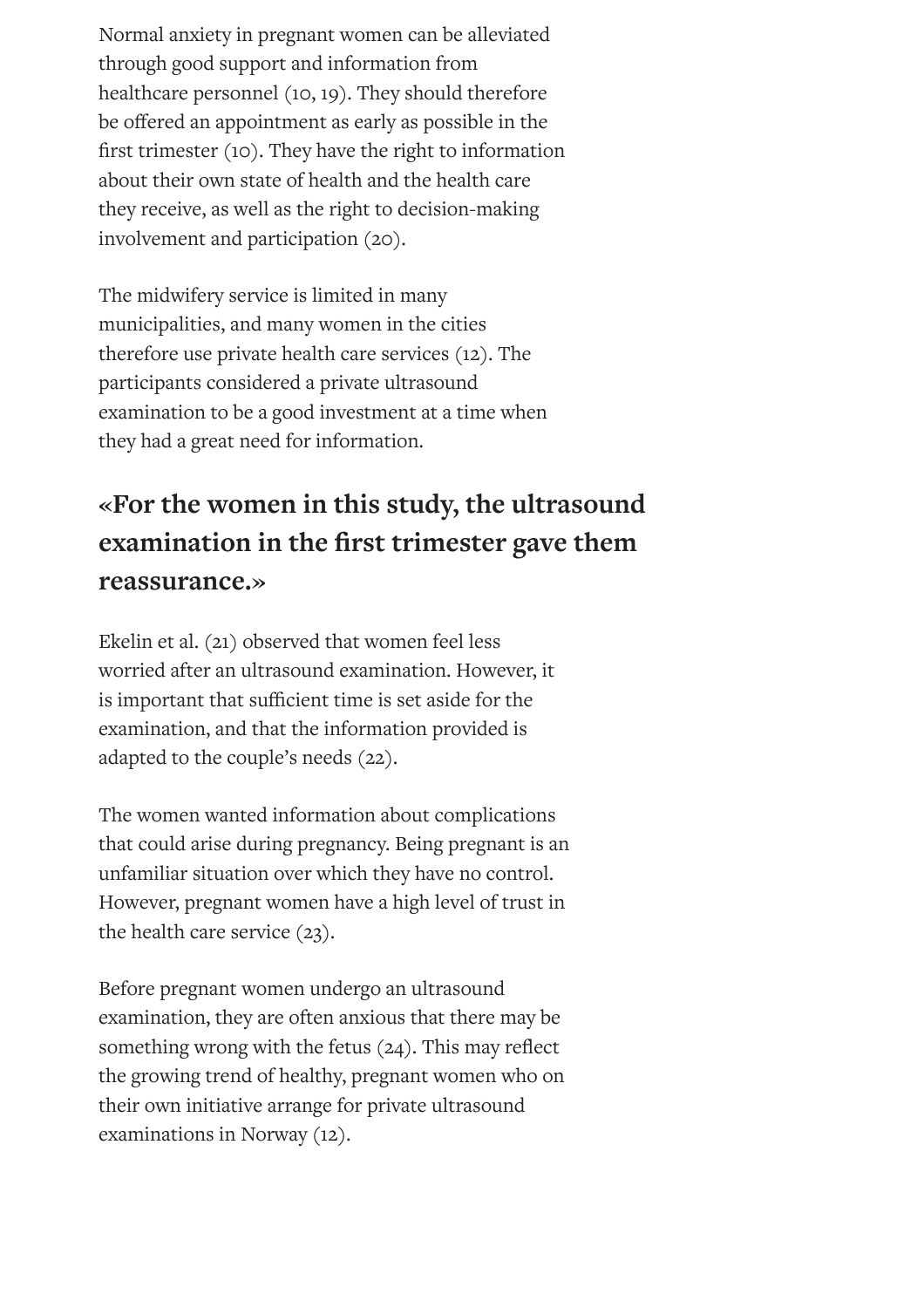For the women in this study, the ultrasound examination in the first trimester gave them reassurance, and this had a positive impact on their mental health during pregnancy. This is confirmed in other studies which show that when pregnant women feel reassured, they are able to regain control and are better equipped to deal with pregnancy  $(5, 7, 25)$ .

### A positive pregnancy test is not sufficient

The participants had few signs of pregnancy in the first trimester and did not consider a positive pregnancy test alone to be sufficient confirmation of the pregnancy. They therefore had a private ultrasound examination in order to get definite confirmation of the pregnancy, as other studies also show  $(5, 19, 25)$ .

Women can have concerns about whether the fetus is developing normally. This is especially the case in the early stages of pregnancy when bodily changes are not yet noticeable (26).

Several studies show that women mark the time after the ultrasound examination as a new and safe phase in pregnancy. Once they are told that everything looks normal during the examination, they can start adapting to the role of parent (5, 9, 17, 27).

One of the major motivating factors for the participants was the visualisation of the fetus together with their partner. Women use ultrasound examination early in pregnancy as a way of being able to share the experience of pregnancy with their partner (19).

Visualisation and personification through an ultrasound examination also create a stronger bond with the fetus (7). Developments in ultrasound technology have led to an increase in ultrasound examinations, including for non-medical reasons (4).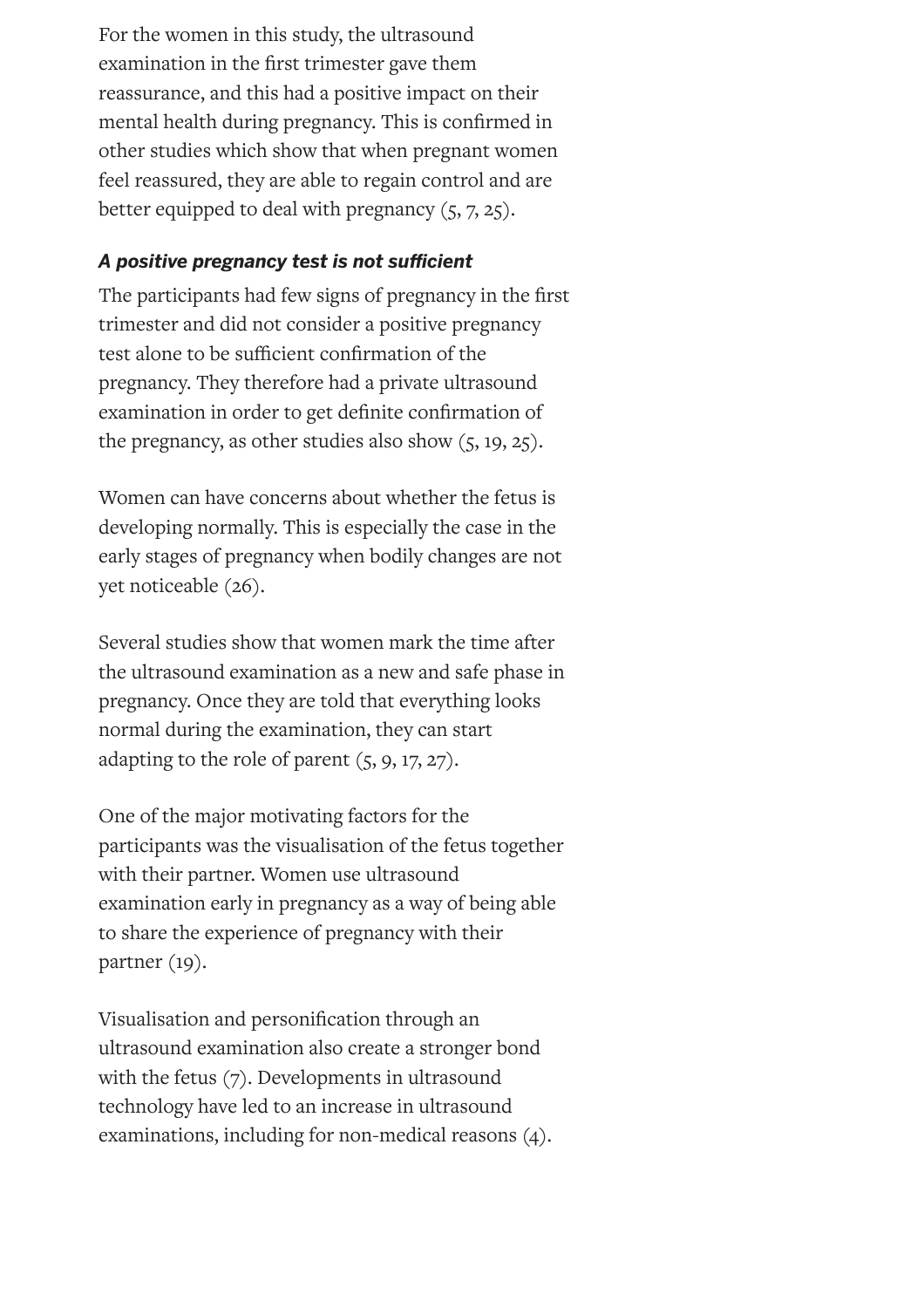Women feel that a private ultrasound examination is something that their partner, friends and family expect them to have. Social pressure of this nature can also be regarded as a factor in the normalisation of ultrasound examinations in the first trimester of pregnancy  $(7)$ .

#### *All pregnant women can now have an early ultrasound examination*

This study was conducted before the new provision on universal early ultrasound examinations in the Biotechnology Act was adopted in May 2020. The participants wanted the ultrasound examination in the first trimester to be part of the antenatal care in the public health care service so that abnormal findings could be identified at an early stage.

Previous Norwegian studies show that women want to have an ultrasound examination in order to get information about the health of the fetus (9), and that an ultrasound examination in the first trimester should be a universal offer, and not just for those in the risk groups (7).

The participants' experiences with the private ultrasound examination were positive and they would recommend it to others. It can therefore be assumed that such recommendations are contributing to the normalisation of private ultrasound examinations in the first trimester.

### *Weaknesses of the study*

In this study, a small group of pregnant women shared their thoughts on private ultrasound examinations in the first trimester of pregnancy. The sample is therefore limited, and due to the qualitative design of the study, the women's experiences are not necessarily representative of all pregnant women.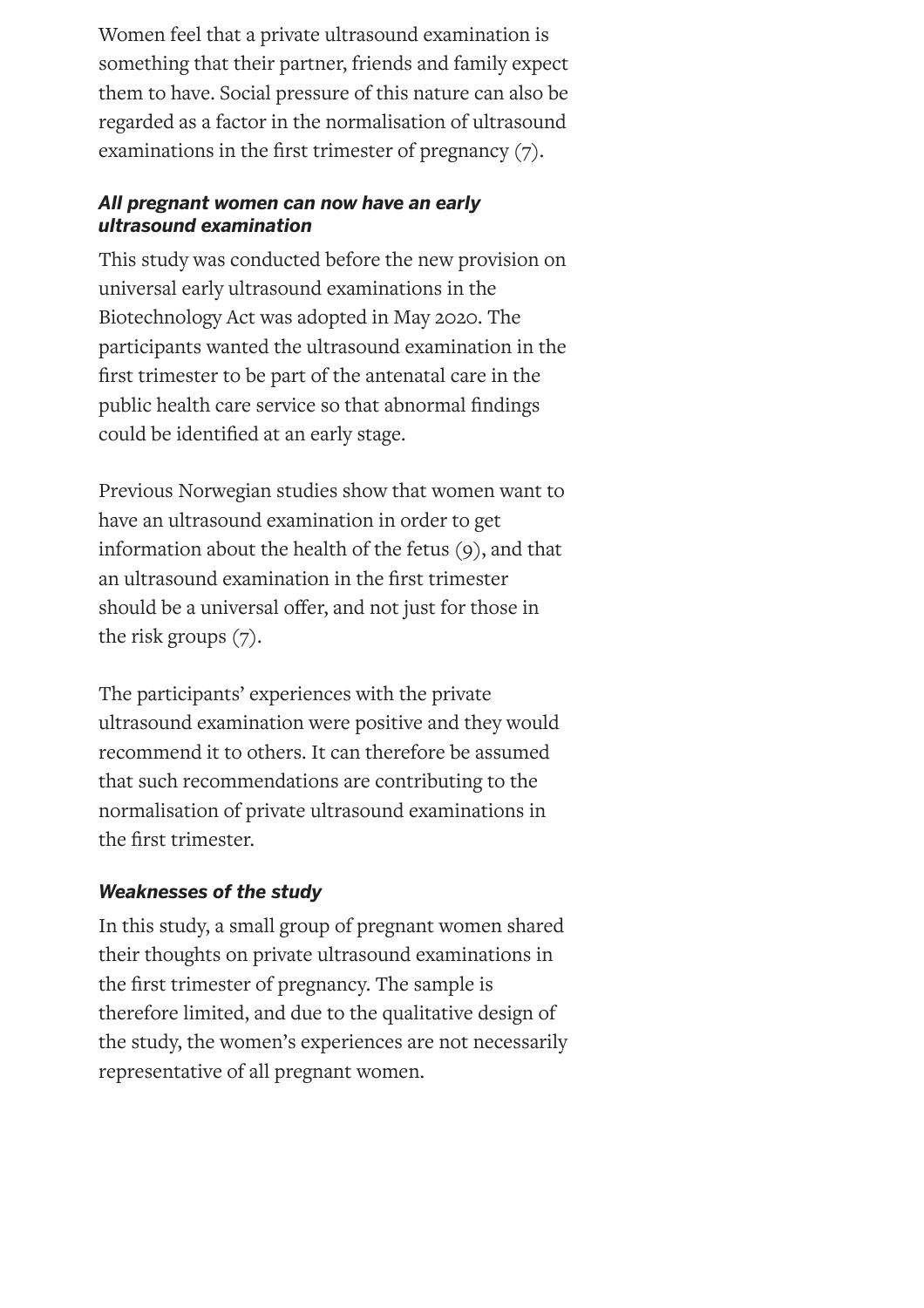However, the participants spoke freely about the topic and provided rich and comprehensive descriptions that helped to give depth to the study and led to a greater understanding of the phenomenon being studied. All the women had a higher education and lived with a partner, which limits the transfer value of the study.

# **Conclusion**

The women felt that the follow-up from the midwife and GP in the first trimester was insufficient. They considered a private ultrasound examination to be a good investment at a time when they had a great need for information and confirmation that the pregnancy was progressing normally.

The findings of the study illustrate that women need an appointment with a midwife or GP in the early stages of pregnancy to ensure they receive the care they need.

*The authors would like to thank all the women for taking part in the study.*

# **References**

1. Nasjonalt kunnskapssenter for helsetjenesten. Tidlig ultralyd i svangerskapsomsorgen. Oslo: Nasjonalt kunnskapssenter for helsetjenesten; 2012. Available at: https://www.fhi.no/globalassets/dokumenterfiler/notat er/2012/notat\_2012\_tidlig\_ultralyd\_v2.pdf (downloaded 23.01.2020).

2. Helsedirektoratet. Veiledende retningslinjer for bruk av ultralyd i svangerskapet*.* Oslo: Helsedirektoratet; 2004. Available at: [https://helsedirektoratet.no/Lists/Publikasjoner/Attach](https://helsedirektoratet.no/Lists/Publikasjoner/Attachments/267/Veiledende-retningslinjer-for-bruk-av-ultralyd-i-svangerskapet-IS-23-2004.pdf) ments/267/Veiledende-retningslinjer-for-bruk-avultralyd-i-svangerskapet-IS-23-2004.pdf (downloaded 23.01.2020).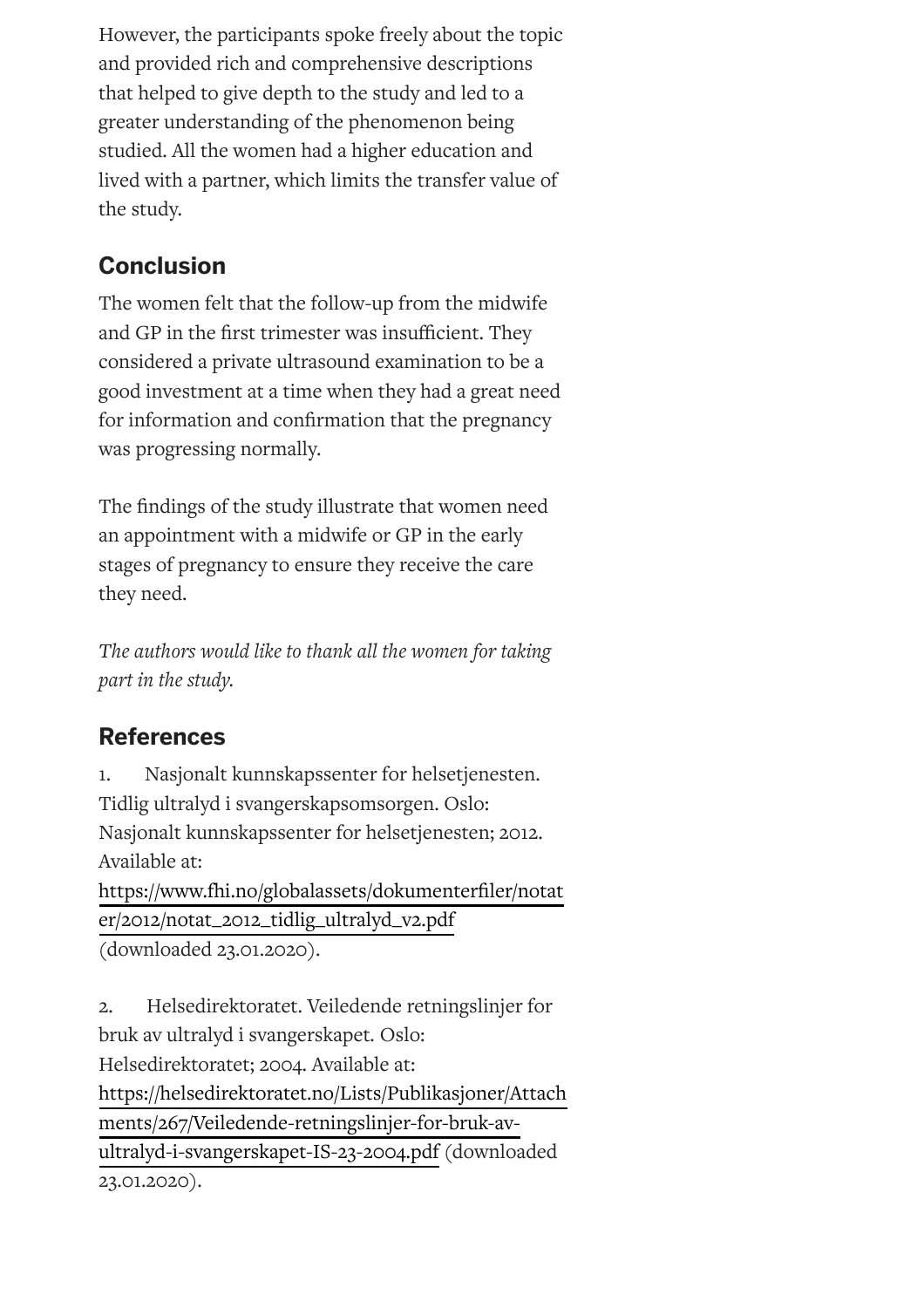3. Stortinget. Endringer i bioteknologiloven mv. Available at: [https://stortinget.no/no/Saker-og](https://stortinget.no/no/Saker-og-publikasjoner/Saker/Sak/?p=77395)publikasjoner/Saker/Sak/?p=77395 (downloaded 13.06.2020).

4. Edvardsson K, Ahman A, Fagerli TA, Darj E, Holmlund S, Small R, et al. Norwegian obstetricians' experiences of the use of ultrasound in pregnancy management. A qualitative study. Sex Reprod Healthc. 2018;15:69–76. DOI: [10.1016/j.srhc.2017.12.001](https://doi.org/10.1016/j.srhc.2017.12.001)

5. Lou S, Frumer M, Schlütter MM, Petersen OB, Vogel I, Nielsen CP. Experiences and expectations in the first trimester of pregnancy: a qualitative study. Health Expect. 2017;20(6):1320–9. DOI: [10.1111/hex.12572](https://doi.org/10.1111/hex.12572)

6. Thorup TJ, Zingenberg H. Use of 'non-medical' ultrasound imaging before mid-pregnancy in Copenhagen. Acta Obstet Gynecol Scand. 2015;94(1):102–5.

7. Aune I, Möller A. 'I want a choice, but I don't want to decide' – a qualitative study of pregnant women's experiences regarding early ultrasound risk assessment for chromosomal anomalies. Midwifery. 2012;28(1):14–23. DOI: [10.1016/j.midw.2010.10.015](https://doi.org/10.1016/j.midw.2010.10.015)

8. Williams C, Sandall J, Lewando-Hundt G, Heyman B, Spencer K, Grellier R. Women as moral pioneers? Experiences of first trimester antenatal screening. Soc Sci and Med. 2005;61(9):1983–92. DOI: [10.1016/j.socscimed.2005.04.004](https://doi.org/10.1016/j.socscimed.2005.04.004)

9. Øyen L, Aune I. Viewing the unborn child – pregnant women's expectations, attitudes and experiences regarding fetal ultrasound examination. Sex Reprod Healthc. 2016;7:8–13. DOI: [10.1016/j.srhc.2015.10.003](https://doi.org/10.1016/j.srhc.2015.10.003)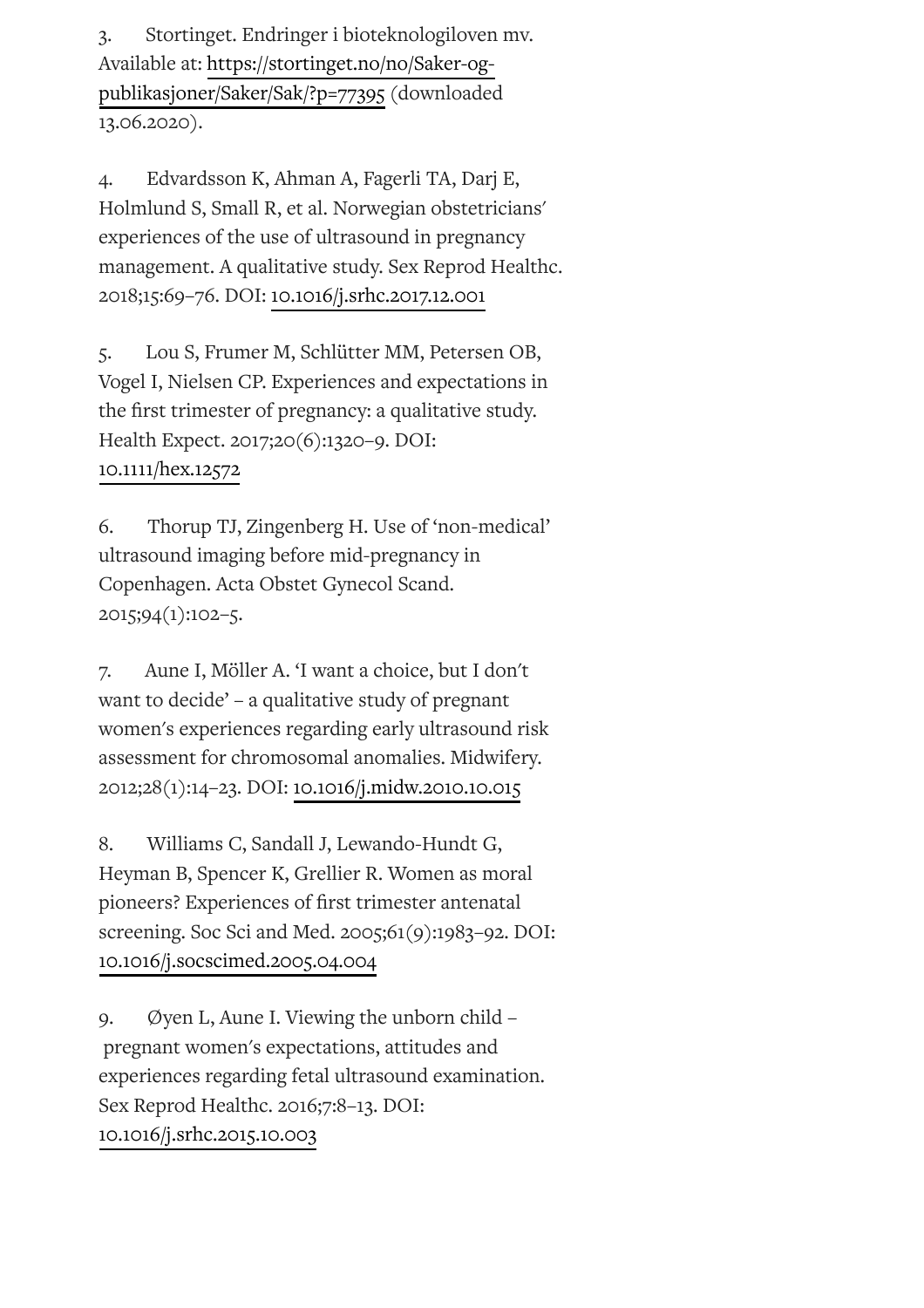10. Helsedirektoratet. Nasjonal faglig retningslinje for svangerskapsomsorgen. Oslo: Helsedirektoratet; 2018. Available at:

[https://helsedirektoratet.no/retningslinjer/svangerskap](https://helsedirektoratet.no/retningslinjer/svangerskapsomsorgen) somsorgen (downloaded 23.01.2020).

11. Helsedirektoratet. Utviklingsstrategi for jordmortjenesten – Tjenestekvalitet og kapasitet. Oslo: Helsedirektoratet; 2010. Available at: [https://www.nsf.no/Content/362764/Utviklingsstrategi\\_](https://www.nsf.no/Content/362764/Utviklingsstrategi_J..) J.. (downloaded 23.01.2020).

12. Hanger MR. Alle kvinner bør få tilbud om tidlig ultralyd. Dagens Medisin. 16. april 2018. Available at: [https://www.dagensmedisin.no/artikler/2018/04/16/](https://www.dagensmedisin.no/artikler/2018/04/16/-alle-kvinner-bor-fa-tilbud-om-tidlig-ultralyd/) alle-kvinner-bor-fa-tilbud-om-tidlig-ultralyd/ (downloaded 23.01.2020).

13. Malterud K. Kvalitative forskningsmetoder for medisin og helsefag. 4th ed. Oslo: Universitetsforlaget; 2017.

14. Brodén M. Graviditetens muligheder: en tid hvor relationer skabes og udvikles. København: Akademisk Forlag; 2004.

15. Barba-Muller E, Craddock S, Carmona S, Hoekzema E. Brain plasticity in pregnancy and the postpartum period: links to maternal caregiving and mental health. Arch Womens Ment Health. 2019;22(2):289–99. DOI: [10.1007/s00737-018-0889-z](https://doi.org/10.1007/s00737-018-0889-z)

16. Brudal LF. Psykiske reaksjoner ved svangerskap, fødsel og barseltid. Bergen: Fagbokforlaget; 2000.

17. Lalor JG, Devane D. Information, knowledge and expectations of the routine ultrasound scan. Midwifery. 2007;23(1):13–22. DOI: [10.1016/j.midw.2006.02.001](https://doi.org/10.1016/j.midw.2006.02.001)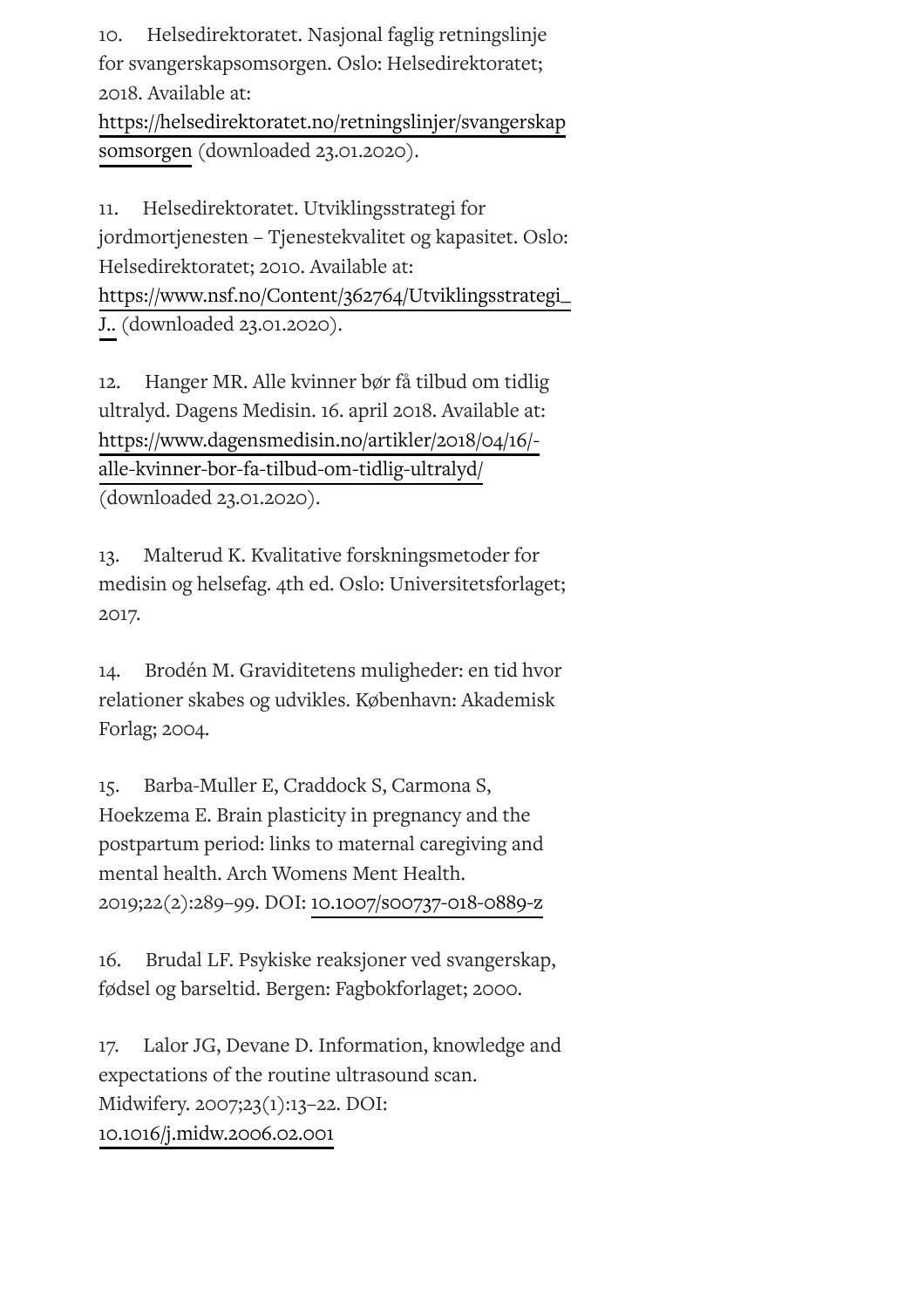18. Nicol M. Vulnerability of first-time expectant mothers during ultrasound scans: an evaluation of the external pressures that influence the process of informed choice. Health Care Women Int. 2007;28(6):525–33. DOI: [10.1080/07399330701334281](https://doi.org/10.1080/07399330701334281)

19. Gudex C, Nielsen B, Madsen M. Why women want prenatal ultrasound in normal pregnancy. Ultrasound Obstet Gynecol. 2006;27(2):145–50. DOI: [10.1002/uog.2646](https://doi.org/10.1002/uog.2646)

20. Lov 2. juli 1999 nr. 63 om pasient- og brukerrettigheter (pasient- og brukerrettighetsloven)*.* Available at: [https://lovdata.no/dokument/NL/lov/1999-](https://lovdata.no/dokument/NL/lov/1999-07-02-63#KAPITTEL_3) 07-02-63 - KAPITTEL\_3 (downloaded 23.01.2020).

21. Ekelin M, Svalenius E, Larsson A-K, Nyberg P, Maršál K, Dykes A-K. Parental expectations, experiences and reactions, sense of coherence and grade of anxiety related to routine ultrasound examination with normal findings during pregnancy. Prenat Diagn. 2009;29(10):952–9. DOI: [10.1002/pd.2324](https://doi.org/10.1002/pd.2324)

22. Nicolaides KH, Chervenak FA, McCullough LB, Avigidou K, Papageorghiou A. Evidence-based obstretic ethics and informed decision-making by pregnant women about invasive diagnosis after firsttrimester assessment of risk for trisomy 21. Am J Obstet Gynecol. 2005;2(193):322–6. DOI: [10.1016/j.ajog.2005.02.134](https://doi.org/10.1016/j.ajog.2005.02.134)

23. Hamre B. Svangerskapsomsorg. In: Brunstad A,Tegnander E, eds. Jordmorboka: ansvar, funksjon og arbeidsområde. Oslo: Akribe; 2010. p. 248–62.

24. Kowalcek I, Huber G, Mühlhof A, Gembruch U. Prenatal medicine related to stress and depressive reactions of pregnant women and their partners. J Perinat Med. 2003;31(3):216–24. DOI: [10.1515/JPM.2003.029](https://doi.org/10.1515/JPM.2003.029)